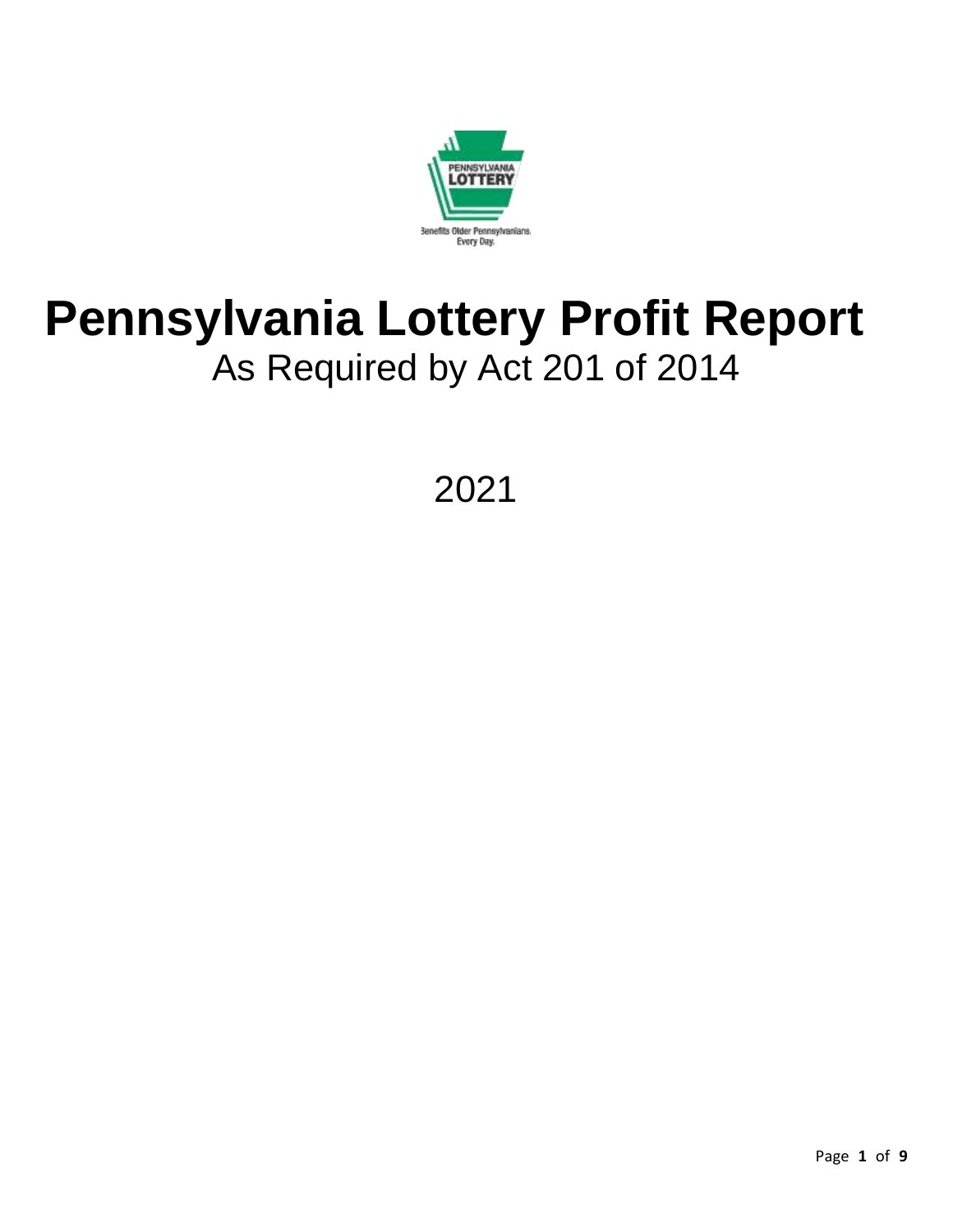The Pennsylvania Lottery remains the only state lottery that designates all of its proceeds to programs that benefit older residents. Since its inception in 1971 through June 30, 2021, the Pennsylvania Lottery had contributed over \$32 billion to senior programs that include property tax and rent rebates; free and reduced-fare transit; the low-cost prescription drug programs PACE and PACENET; care services; and the 52 Area Agencies on Aging, including full- and part-time senior centers throughout the state.

By law (Act 97 of 2019), the Pennsylvania Lottery is currently required to return 20 percent in net profits for programs that benefit older Pennsylvanians. Using the reduction of the minimum rate of return, the Lottery is able to execute a diverse product portfolio to maximize profits for senior programs. Even as the mandated rate of return has dropped, Lottery sales and profits have increased.

Act 53 of 2008 granted the Pennsylvania Lottery temporary relief from the mandated 30 percent minimum return that had been in place since the Lottery's inception. The Lottery was given the latitude to return a minimum of 27 percent through fiscal year 2010-11. Act 23 of 2011 extended the 27 percent minimum return through fiscal year 2014-15. Act 201 of 2014 set the minimum return percentage at 25 percent starting with fiscal year 2014-15. Act 97 of 2019 set the minimum return percentage at 20 percent starting with fiscal year 2019 and continuing through June 30, 2024. (Note: Per Act 47 of 2018, iLottery is excluded from the profit margin requirement.)

Because the lottery game development process can in some cases take up to a year, it is important for the Lottery to have some level of certainty regarding the minimum return percentage requirement. Increasing player demand for higher payout (i.e. lower profit margin) games will require extending, or preferably eliminating, the minimum profit margin requirement that expires in 2024. Without it, and the flexibility to offer the games Lottery players want, the Lottery will be forced to rein in payouts, which will have a negative impact on sales and profits.

This annual profit report is required by Act 201 of 2014. This profit report includes analysis of fiscal year 2020-21, and a look ahead to 2021-22.

## **FISCAL YEAR 2020-21 ANALYSIS**

Although the Pennsylvania Lottery faced many challenges in fiscal year 2020-21, including the COVID-19 pandemic, the Lottery recorded its best sales and best profit year in its 49-year history.

The record \$5.30 billion (\$5,302,468,750) in traditional sales resulted in an increase of \$833.0 million, or 18.64 percent, compared to the prior fiscal year.

For the 10th consecutive year, the Lottery recorded profits exceeding \$1 billion. Fiscal year 2020-21 net profits of \$1.30 billion (\$1,302,616,260) set a new profit record as well. Net revenues increased by \$160.8 million, or 17.55 percent, compared to the prior fiscal year.

The Lottery paid a record \$3.54 billion in traditional prizes, meaning 66.8 cents of every Lottery sales dollar went back to players. A total of 97 winning tickets of \$1 million or more were paid to players during the fiscal year. More than \$772.1 million in prizes were paid out to winners on online Lottery games. More than 9,600 licensed Lottery retailers statewide earned over \$306.7 million in regular commissions and over \$22.3 million in additional retailer incentives for a total of over \$329 million in total sales and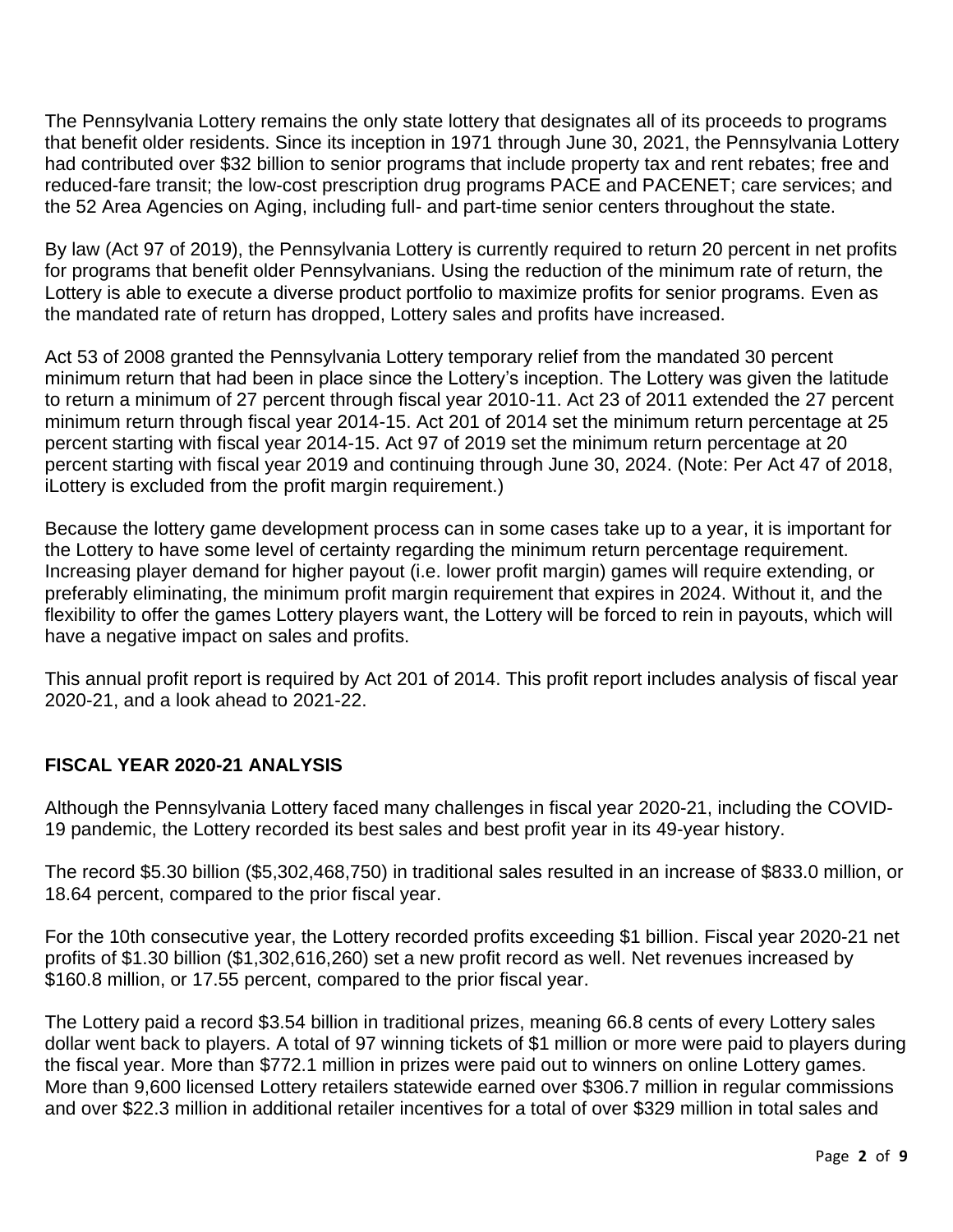bonus commissions, which equates to 6.21 percent commission on traditional sales. Total retailer commissions increased by \$71.6 million, or 27.82 percent, over the prior fiscal year. Operating costs remained one of the lowest in the country at 1.84 percent of traditional ticket sales.

The Pennsylvania Lottery remains one of the best-performing lotteries of the 45 U.S. lotteries, ranking 5th in population, 7th in traditional ticket sales, and 7th in profits in fiscal year 2019-20. (Source: The most recent industry statistics available, LaFleur's Almanac 2021). It should be noted that Pennsylvania would rank 6th in profits if transfers from video lottery terminal (VLT) revenues were not included in Maryland's profit totals. The PA Lottery once again was a highly ranked performer in the industry in per capita Scratch-Off sales, ranking 5th in the U.S.

## **LOTTERY PROFIT MARGIN IN FISCAL YEAR 2020-21**

The Lottery ended fiscal year 2020-21 with a net profit margin of 23.4 percent, down from the 24.6 percent recorded in fiscal year 2019-20. It should be noted that the Lottery reached record sales and profits in a year in which the profit margin was a record low of 23.4 percent.



# **PA LOTTERY PROFITS (\$M) AND % RETURN FY 2011-12 to FY 2020-21**

*Note: The Total Net Revenue as reported on the comparative financial statements is made up of the Net Traditional Revenue, Net Gaming Revenue, and the Retail Incentive Program expense. The profit margin requirement pertains only to the Net Traditional Revenue.*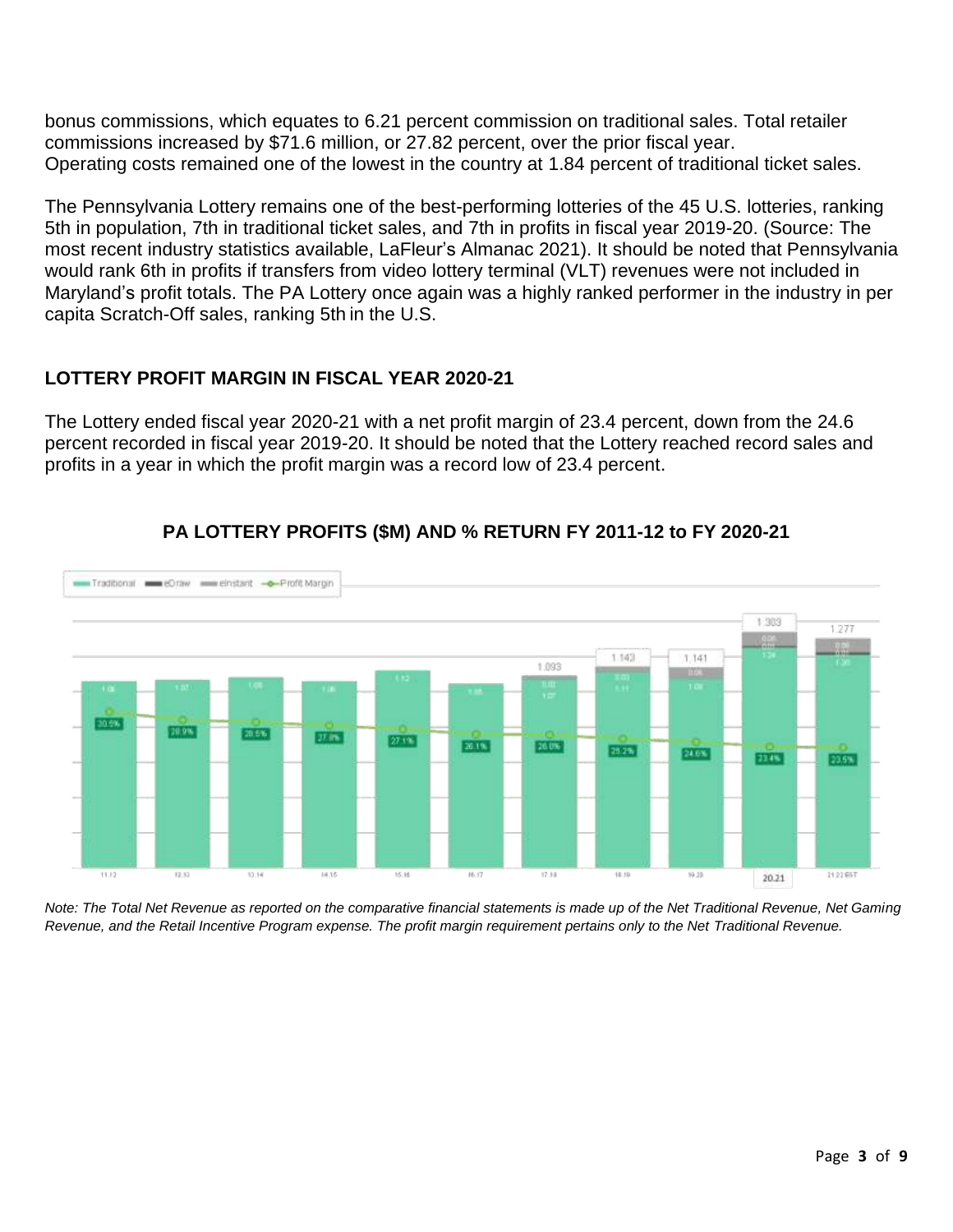It should also be noted that none of the states ranked above Pennsylvania in profit have a profit margin mandate.



# **STATE OF THE LOTTERY GAME PORTFOLIO IN FISCAL YEAR 2020-21**

The Pennsylvania Lottery maintains a very diverse product portfolio, providing lottery games that meet an equally diverse consumer population. The Lottery's product portfolio continues to add to that diversity with recent additions such as a horse racing-themed monitor game named Derby Cash in fiscal year 2019-20, Xpress Sports monitor games in fiscal year 2018-19, Keno and iLottery in fiscal year 2017-18, and Fast Play games in fiscal year 2016-17.



## **Scratch-Offs**

Scratch-Off games set a new sales record in fiscal year 2020-21 of \$3.76 billion, up \$547.7 million, or 17.3 percent, from the previous year.

Every Scratch-Off price point above \$2 increased sales over the previous year. The \$10, \$20 and \$30 price points were up a combined \$558.6 million or 29.6 percent. The \$5 price point was up \$27.8 million or 3.0 percent. The \$1, \$2 and \$3 price points continued their downward trend; together the three price points were down \$4.3 million or -1.2 percent. The Scratch-Off sales mix continues to shift toward the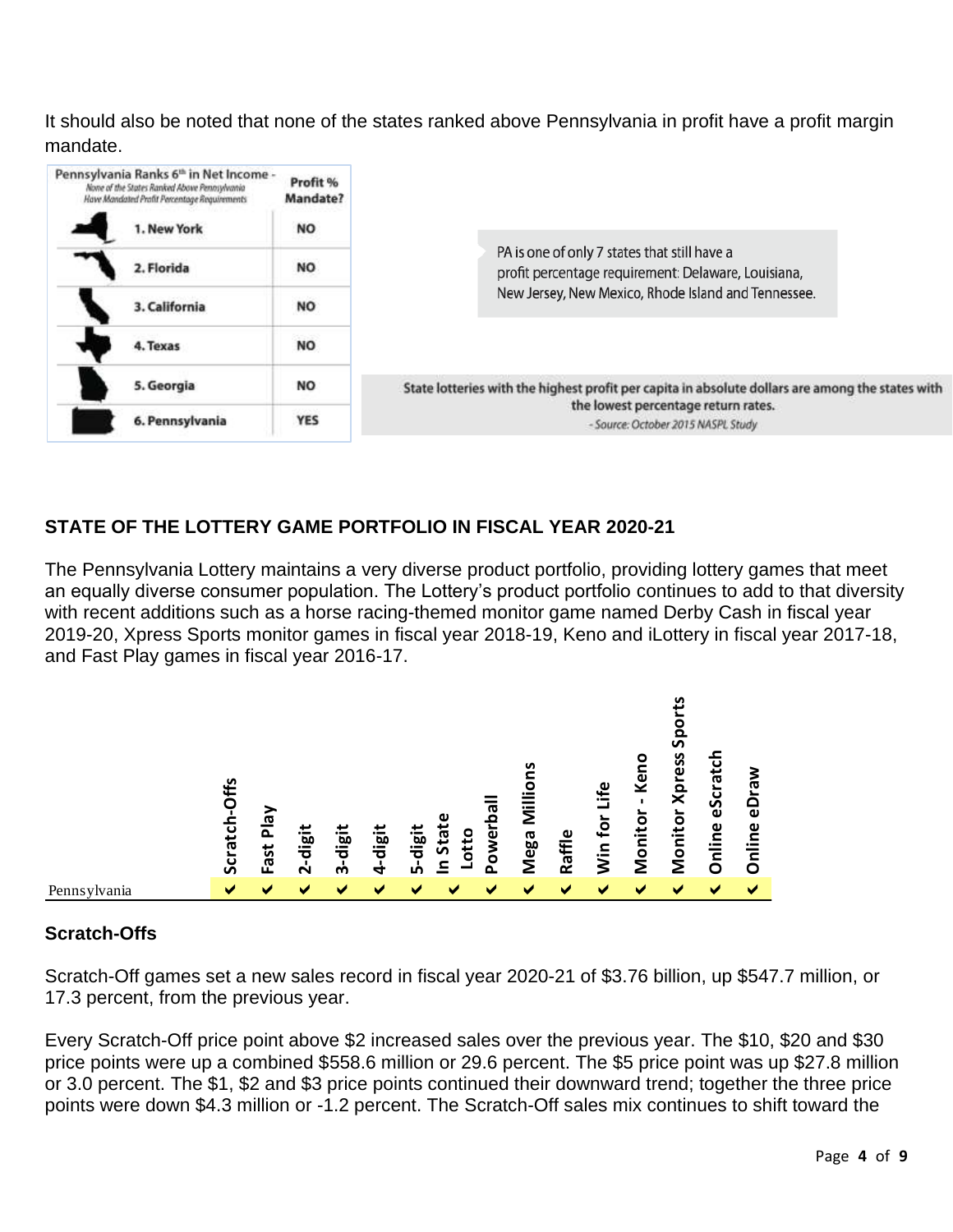higher price point (i.e. higher payout) games. Higher price point Scratch-Off games have a lower profit margin; however, because of their high sales volume, they generate more profit dollars.

The following table shows the sales migration toward the higher price point games over the last eight fiscal years. As a result, the average selling price has increased over the previous in every fiscal year. In fiscal year 2020-21, the \$5 and above price points accounted for 90.4 percent of all Scratch-Off sales.

| <b>FY</b>      | \$1  | \$2  | \$3  | \$5   | \$10  | \$20  | \$30  | <b>Avg. Selling Price</b> |
|----------------|------|------|------|-------|-------|-------|-------|---------------------------|
| FY.1213        | 5.0% | 9.8% | 7.0% | 30.6% | 19.3% | 28.3% |       | \$4.59                    |
| FY.1314        | 4.5% | 8.7% | 7.0% | 29.8% | 19.7% | 25.9% | 4.5%  | \$4.87                    |
| FY.1415        | 4.1% | 7.5% | 6.3% | 30.5% | 20.0% | 24.7% | 6.8%  | \$5.12                    |
| FY.1516        | 3.9% | 7.2% | 5.7% | 32.6% | 21.1% | 22.1% | 7.4%  | \$5.15                    |
| FY.1617        | 3.6% | 6.4% | 5.4% | 31.9% | 20.6% | 23.2% | 8.9%  | \$5.41                    |
| <b>FY.1718</b> | 3.4% | 5.8% | 5.3% | 31.0% | 20.8% | 22.8% | 10.9% | \$5.61                    |
| FY.1819        | 3.1% | 5.4% | 4.9% | 29.7% | 21.9% | 22.9% | 12.2% | \$5.85                    |
| FY.1920        | 2.3% | 4.6% | 4.6% | 29.1% | 23.1% | 23.4% | 13.0% | \$6.30                    |
| FY.2021        | 1.8% | 3.9% | 3.9% | 25.3% | 25.9% | 24.4% | 14.7% | \$7.46                    |

## **Scratch-Offs - Percentage of Sales by Price Points**

The Scratch-Off game category accounted for 70.9 percent of total traditional sales in fiscal year 2020- 21. Most of that increased share of the product mix came from the 29.6 percent growth in sales of the \$10 and above price points.

## **Multi-State Lotto: Powerball®, Mega Millions® and Cash4Life®**

The multi-state lotto category increased by \$130.4 million, or 47.7 percent, over the previous fiscal year. Powerball® sales increased by \$55.9 million or 40.1 percent. Mega Millions® increased by \$70.5 million or 65.3 percent. The Lottery saw sales increases in both games despite both of their starting advertised jackpots being reduced from \$40 million to \$20 million. The table below shows that average jackpots and maximum jackpots improved over the previous year for both games.

|         | Powerball Jackpots by Fiscal Year |               |         | Mega Millions Jackpots by Fiscal Year |         |  |  |  |
|---------|-----------------------------------|---------------|---------|---------------------------------------|---------|--|--|--|
| FY.     | Average Jackpot Max Jackpot       |               | FY.     | Average Jackpot Max Jackpot           |         |  |  |  |
| FY.1213 | <b>\$120M</b>                     | <b>\$600M</b> | FY.1213 | \$43M                                 | \$190M  |  |  |  |
| FY.1314 | \$118M                            | <b>\$425M</b> | FY.1314 | \$98M                                 | \$636M  |  |  |  |
| FY.1415 | \$103M                            | \$500M        | FY.1415 | \$94M                                 | \$321M  |  |  |  |
| FY.1516 | \$166M                            | \$1500M       | FY.1516 | \$101M                                | \$390M  |  |  |  |
| FY.1617 | \$159M                            | <b>\$478M</b> | FY.1617 | \$77M                                 | \$540M  |  |  |  |
| FY.1718 | \$174M                            | \$700M        | FY.1718 | \$147M                                | \$521M  |  |  |  |
| FY.1819 | \$203M                            | <b>\$750M</b> | FY.1819 | \$219M                                | \$1600M |  |  |  |
| FY.1920 | \$106M                            | <b>\$394M</b> | FY.1920 | \$142M                                | \$410M  |  |  |  |
| FY.2021 | \$144M                            | <b>\$730M</b> | FY.2021 | <b>\$167M</b>                         | \$1000M |  |  |  |

The multi-state Cash4Life® group changed Cash4Life® from twice weekly to daily drawings on July 1, 2019, following up on the success of Pennsylvania's Match 6 Lotto move from twice weekly to daily drawings. After being up 53.4 last fiscal year due to the change to daily draws, Cash4Life® has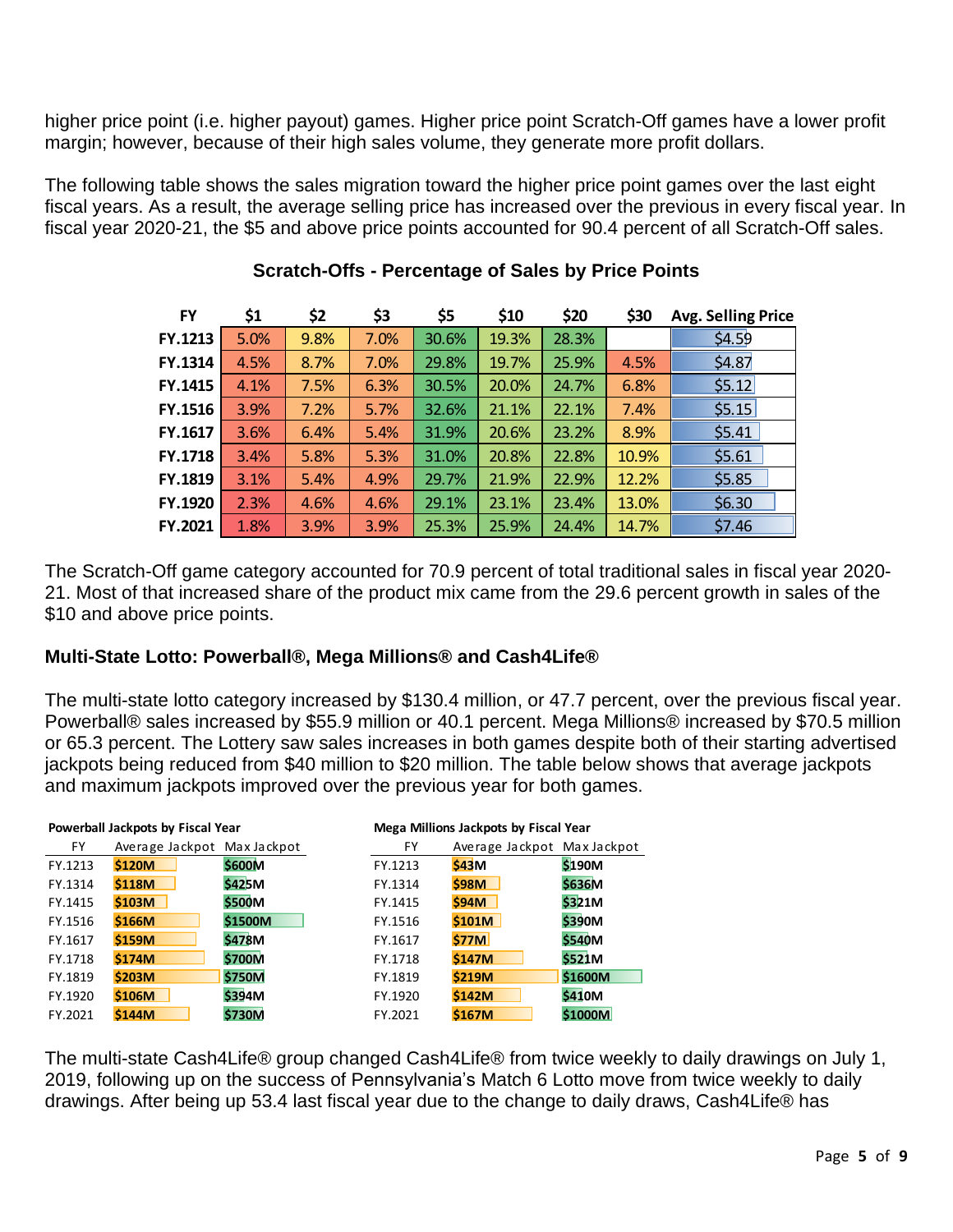continued that positive growth in year two of daily drawings. Cash4Life® sales were up \$3.9 million, or 15.3 percent, in fiscal year 2020-21.

The multi-state game category accounted for \$403.4 million, an increase of \$130.4 million, or 47.7 percent, over previous fiscal year. The category accounted for 7.6 percent of total traditional sales in fiscal year 2020-21.

#### **In-State Lotto: Cash 5 with Quick Cash, Match 6 Lotto and Treasure Hunt**

Overall, the in-state lotto game category was up \$19.4 million, or 7.6 percent, in fiscal year 2020-21 over the prior fiscal year. Cash 5 sales were up \$140,000 or 0.1 percent. Treasure Hunt sales were up \$4.1 million or 14.3 percent. Match 6 sales were up \$15.2 million or 11.6 percent. The in-state lotto game category accounted for \$272.4 million, or 5.1 percent, of total traditional sales in fiscal year 2020-21.

On March 23, 2020, the Lottery revamped Cash 5, its longest-running jackpot game. The game is now a hybrid game with two components: the rolling jackpot feature, as well as a new instant-win feature called Quick Cash. Long trending declining Cash 5 sales required a change that would support the jackpots that Cash 5 players have come to expect. The Quick Cash feature is designed to reward players instantly with the understanding that players will churn a portion of their instant winnings back into the game, thus generating incremental sales. To date, the new game has generated improved sales and profits.

## **PICK Games: PICK 2, PICK 3, PICK 4, PICK 5 and Wild Ball**

PICK games ended fiscal year 2019-20 up \$106.8 million, or 18.6 percent, as compared to the prior year. The Wild Ball feature for the PICK family of games continued to be a bright spot in this segment of the game portfolio, generating \$47.5 million in new sales. Wild Ball accounted for about 7.0 percent of PICK sales. PICK games accounted for \$681.4 million, or 12.8 percent, of total traditional sales in fiscal year 2020-21.

The category growth of 18.6 percent was the third year in a row of positive growth for the category. It was also the largest percentage of year-over-year growth since fiscal year 1981-82.

## **Millionaire Raffle**

The Lottery sold all of the 500,000 tickets available for the New Year's Eve Millionaire Raffle #30. Sales were aided by eight weekly drawings in which one prize of \$100,000 was awarded each week.

## **Fast Play**

Sales of Fast Play games totaled over \$143.9 million in fiscal year 2020-21. This was an increase of \$41.5 million, or 40.5 percent, over fiscal 2019-20. The \$30 price point was added in fiscal year 2020-21. In addition to the \$9.6 million that the \$30 price point added to sales, the \$20 price point was up 69.1 percent and the \$10 price point was up 39.0 percent from the prior fiscal year.

Fast Play accounted for 2.7 percent of total traditional sales in fiscal year 2020-21.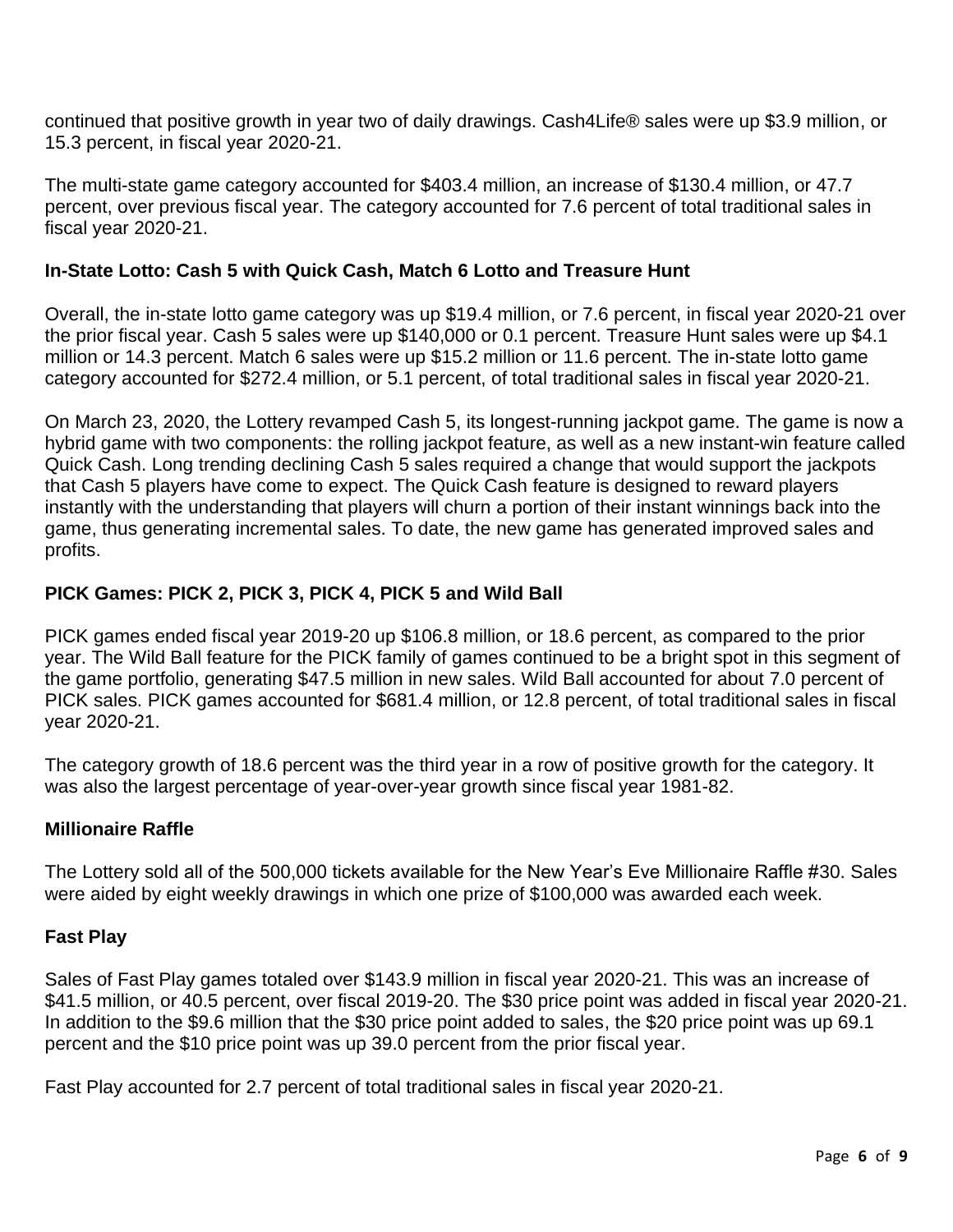## **Monitor Games (Keno and Xpress Sports)**

The Lottery began selling Keno in May 2018. In 2020-21, Keno sales generated over \$41.6 million, down \$5.4 million, or -11.6 percent, over fiscal year 2019-20.

Xpress Sports, including football- and car racing-themed drawings, launched in August 2018. The Lottery replaced the football-themed game with horse racing in November 2019. Xpress Sports games added \$13.3 million in sales for fiscal year 2020-21, up \$6.8 million, or 105.4 percent, over fiscal year 2019-20.

Monitor games in total contributed \$54.9 million in fiscal year 2020-21, up \$1.4 million or 2.6 percent. They accounted for 1.0 percent of the traditional game portfolio.

Monitor games were negatively impacted more than any other Lottery category in fiscal year 2020-21 because the category relies heavily on retailers that are bars and taverns whose hours were severely curtailed due to the restrictions that were necessary to mitigate the COVID-19 pandemic.

#### **iLottery**

Fiscal year 2020-21 was the third full year of iLottery existence. In fiscal year 2020-21, iLottery generated \$887.0 million in eInstant play which was \$158.2 million, or 21.7 percent, more than the previous year. Online eDraw game sales added \$21.4 million, which was \$17.2 million, or 414.8 percent, more than the previous year. In total, iLottery added \$84.7 million in profit, which was \$21.3 million, or 33.6 percent, more than the prior fiscal year.

The Lottery continues to expand the draw games available for online purchase, which now includes Powerball®, Mega Millions®, Cash4Life® and Treasure Hunt. There are plans to add Match 6, the PICK games, Keno, Derby Cash Horse Racing, and Cash 5 with Quick Cash, as well as subscription play and electronic playslips, over the next two fiscal years.

## **FISCAL YEAR 2021-22 AND BEYOND**

The Lottery acknowledges that COVID restrictions likely played a significant role in the record-breaking sales and profit growth in FY 2020-21. As a result, the Lottery is projecting negative year-over-year sales and profit growth in FY 2021-22 and then a return to positive growth in FY 2022-23.

The PA Lottery projects traditional sales of \$5.08 billion in fiscal year 2021-22, a decrease of \$222.0 million or -4.19 percent. Additionally, the Lottery projects iLottery eScratch play of \$781.09 million, a decrease of \$105.9 million or -11.94 percent, and online eDraw sales of \$34.5 million, an increase of \$13.1 million or 61.36 percent.

Fiscal year 2021-22 profits from traditional games sales (i.e. excluding online sales) are projected to decrease by more than \$22.5 million, or -1.85 percent, to \$1.20 billion. iLottery profits are projected to decrease by \$3.05 million, or -3.61 percent, for a total of \$81.64 million. Combined profits are projected to reach \$1.28 billion for fiscal year 2021-22, which would be a decrease of \$25.60 million or -1.97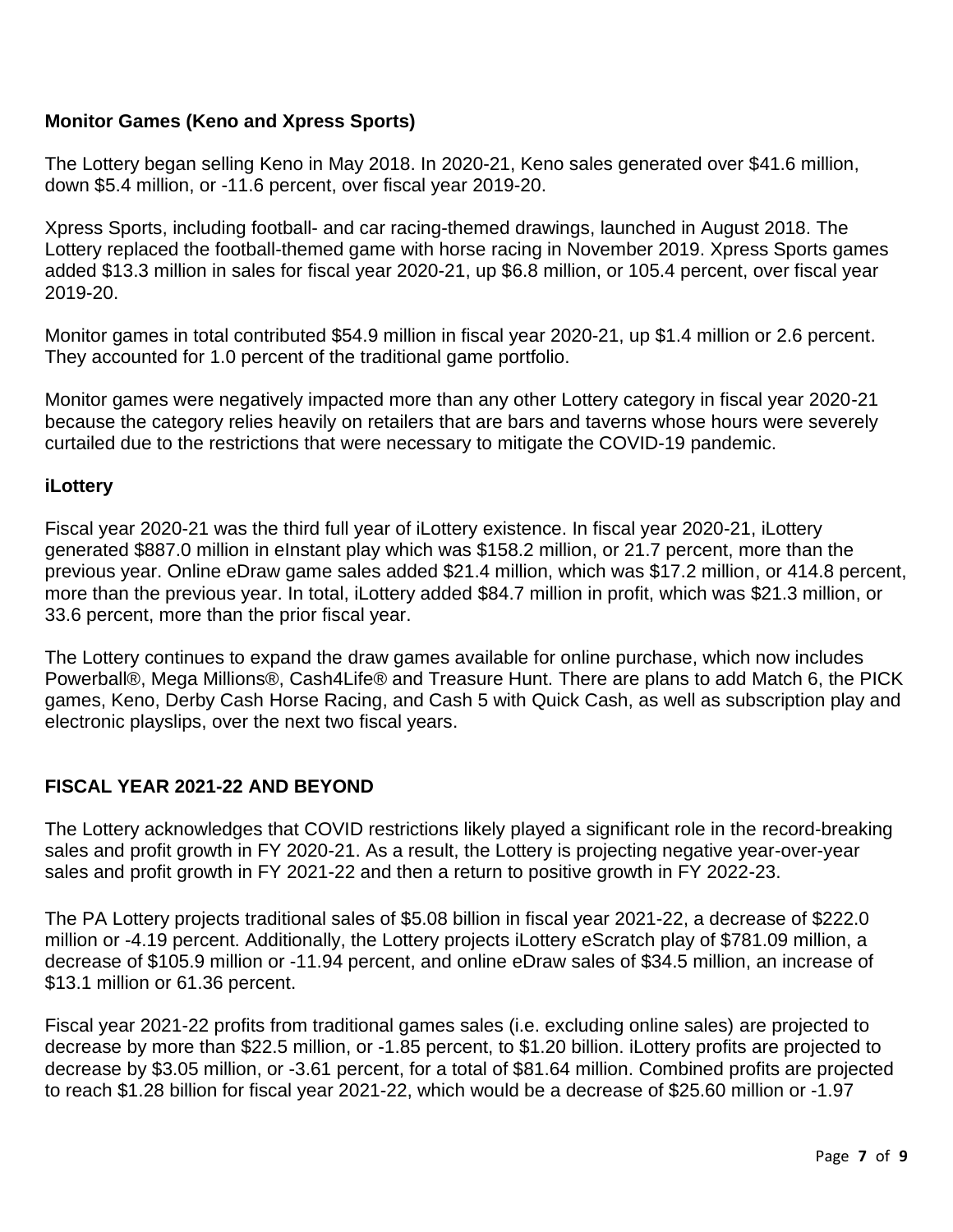#### percent.

Estimated sales and profits for fiscal year 2021-22 and the next five years are shown in the tables below.

| Sales Categories (\$,000)         | 2020-21   | 2021-22 Bdgt | 2022-23 Est | 2023-24 Est | 2024-25 est | 2025-26 Est | 2026-27 Est |
|-----------------------------------|-----------|--------------|-------------|-------------|-------------|-------------|-------------|
| <b>Traditional Sales</b>          | 5,302,469 | 5,080,467    | 5,248,682   | 5,434,291   | 5,627,992   | 5,811,844   | 5,995,765   |
| Scratch-off                       | 3,757,858 | 3,637,890    | 3,781,211   | 3,931,126   | 4,087,933   | 4,251,943   | 4,423,481   |
| Fast Play                         | 143,898   | 139,251      | 143,340     | 147,590     | 152,008     | 156,600     | 161,371     |
| Draw Games                        | 1,345,800 | 1,251,159    | 1,269,877   | 1,298,608   | 1,328,236   | 1,341,094   | 1,346,217   |
| <b>Monitor Games</b>              | 54,913    | 52,167       | 54,254      | 56,967      | 59,815      | 62,208      | 64,696      |
| eScratch Play                     | 886,996   | 781,088      | 921,057     | 1,068,426   | 1,218,006   | 1,364,167   | 1,500,583   |
| eDraw Sales                       | 21,394    | 34,521       | 67,150      | 81,424      | 96,141      | 109,859     | 124,226     |
|                                   |           |              |             |             |             |             |             |
| Profit (\$,000)                   | 2020-21   | 2021-22 Bdgt | 2022-23 Est | 2023-24 Est | 2024-25 est | 2025-26 Est | 2026-27 Est |
| Combined                          | 1,302,616 | 1,277,015    | 1,325,895   | 1,372,862   | 1,421,011   | 1,462,577   | 1,501,217   |
| Traditional                       | 1,217,926 | 1,195,380    | 1,219,719   | 1,248,515   | 1,278,191   | 1,302,016   | 1,323,579   |
| Retailer Incentives               | $-22,347$ | $-26,700$    | $-28,035$   | $-29,437$   | $-30,909$   | $-32,454$   | $-34,077$   |
| Scratch-off                       | 709,529   | 705,751      | 725,992     | 746,914     | 768,531     | 790,861     | 813,920     |
| Fast Play                         | 27,182    | 27,015       | 27,521      | 28,042      | 28,578      | 29,128      | 29,692      |
| Draw Games                        | 503,329   | 479,194      | 483,823     | 492,172     | 500,745     | 502,910     | 502,139     |
| <b>Monitor Games</b>              | 233       | 10,120       | 10,417      | 10,824      | 11,245      | 11,571      | 11,904      |
| i Lottery Combined                | 84,690    | 81,636       | 106,177     | 124,347     | 142,821     | 160,562     | 177,638     |
| eScratch                          | 82,696    | 68,345       | 80,592      | 93,487      | 106,576     | 119,365     | 131,301     |
| eDraw                             | 1,995     | 13,291       | 25,584      | 30,860      | 36,245      | 41,197      | 46,336      |
| <b>Total Traditional Profit %</b> | 22.97%    | 23.53%       | 23.24%      | 22.97%      | 22.71%      | 22.40%      | 22.08%      |

To meet its commitment in fiscal year 2021-22 and beyond, the PA Lottery has set the following growth strategies:

- Continuing to aggressively manage its product portfolio. This includes:
	- o Expanding the portfolio of draw games available for online purchase.
	- o Evaluating prize structures and other product features of its entire game portfolio.
	- o Adding play value to products and increasing player engagement through second-chance drawings, promotions, interactive elements, and cross product category promotions.
- Expanding points of distribution. This includes:
	- o Recruiting quality retailers, especially locations optimal for monitor games.
	- o Expanding the Lottery's partnership with key corporate chains that have the potential to add hundreds more selling locations.
- Continuing to optimize the Lottery's presence at retail. This includes:
	- o Increasing game displays, signage, branding and promotional elements through the Retailer Incentive Program, established by Act 42 of 2017.
- Finally, measuring product performance and marketing effectiveness to optimize Lottery sales and profits, and identify new opportunities for growth.

The PA Lottery also continues to face increased competition, in both legal as well as illegal forms, such as Games of Skill. Because of their proliferation and local presence, Games of Skill are a significant threat to the Lottery and the vital senior programs that it funds. According to our analysts, as of August